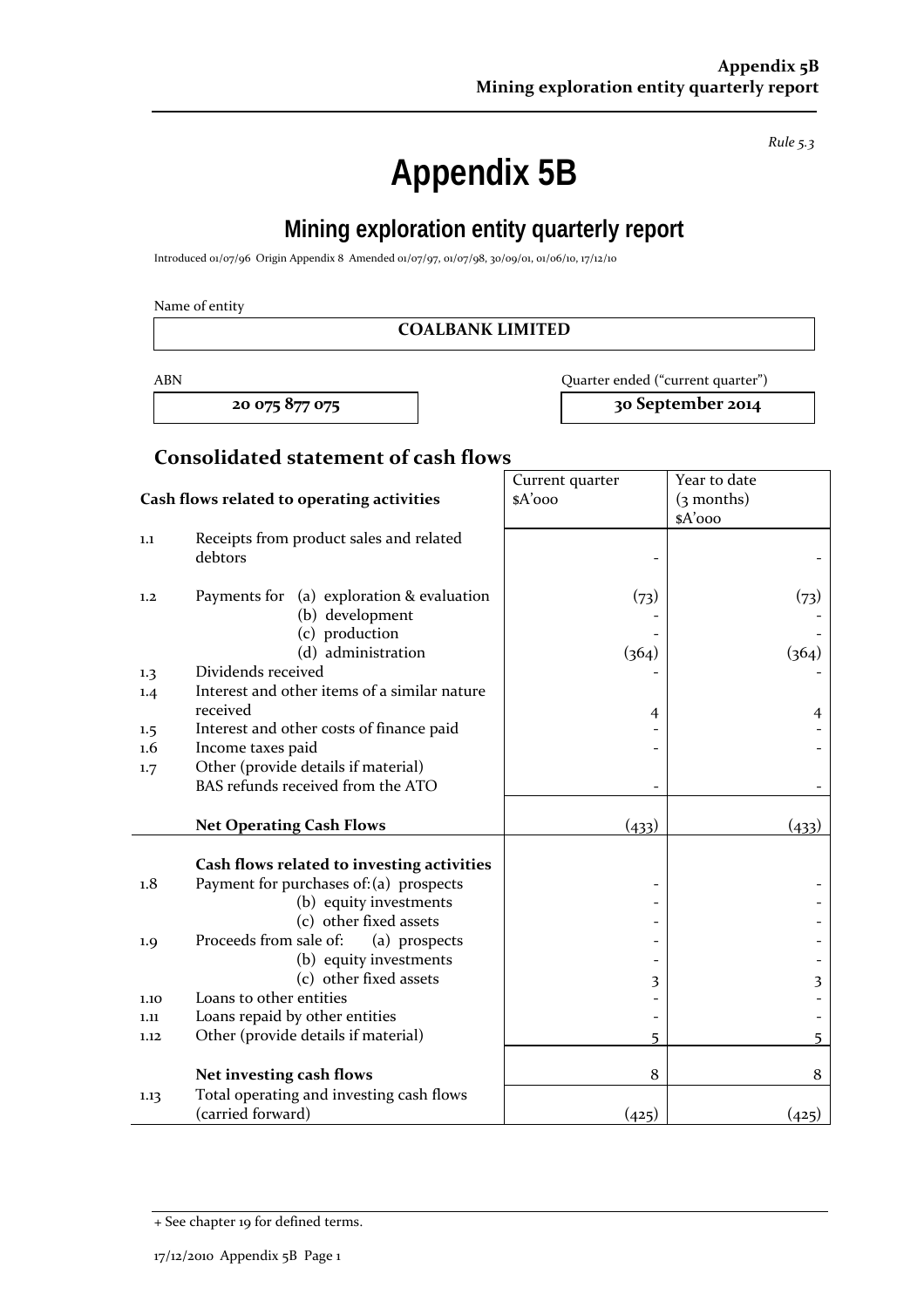| 1.13 | Total operating and investing cash flows      | (425) | (425) |
|------|-----------------------------------------------|-------|-------|
|      | (brought forward)                             |       |       |
|      |                                               |       |       |
|      | Cash flows related to financing activities    |       |       |
| 1.14 | Proceeds from issues of shares, options, etc. | 1,921 | 1,921 |
| 1.15 | Proceeds from sale of forfeited shares        |       |       |
| 1.16 | Proceeds from borrowings                      | 100   | 100   |
| 1.17 | Repayment of borrowings                       |       |       |
| 1.18 | Dividends paid                                |       |       |
| 1.19 | Other (provide details if material)           |       |       |
|      | Payment for company transaction               |       |       |
|      | Share issue expenses                          |       |       |
|      | Net financing cash flows                      | 2,021 | 2,021 |
|      |                                               |       |       |
|      | Net increase (decrease) in cash held          | 1,596 | 1,596 |
|      |                                               |       |       |
| 1.20 | Cash at beginning of quarter/year to date     | 142   | 142   |
| 1,21 | Exchange rate adjustments to item 1.20        |       |       |
| 1.22 | Cash at end of quarter                        | 1,738 | 1,738 |
|      |                                               |       |       |

### **Payments to directors of the entity and associates of the directors Payments to related entities of the entity and associates of the related entities**

|      |                                                                  | Current quarter<br>\$A'ooo |    |
|------|------------------------------------------------------------------|----------------------------|----|
| 1.23 | Aggregate amount of payments to the parties included in item 1.2 |                            | 67 |
| 1.24 | Aggregate amount of loans to the parties included in item 1.10   |                            |    |
|      |                                                                  |                            |    |

1.25 Explanation necessary for an understanding of the transactions Directors were paid their Directors Fees accrued from 1 November 2013 until 30 June 2014.

### **Non‐cash financing and investing activities**

2.1 Details of financing and investing transactions which have had a material effect on consolidated assets and liabilities but did not involve cash flows

Nil

2.2 Details of outlays made by other entities to establish or increase their share in projects in which the reporting entity has an interest

Nil

<sup>+</sup> See chapter 19 for defined terms.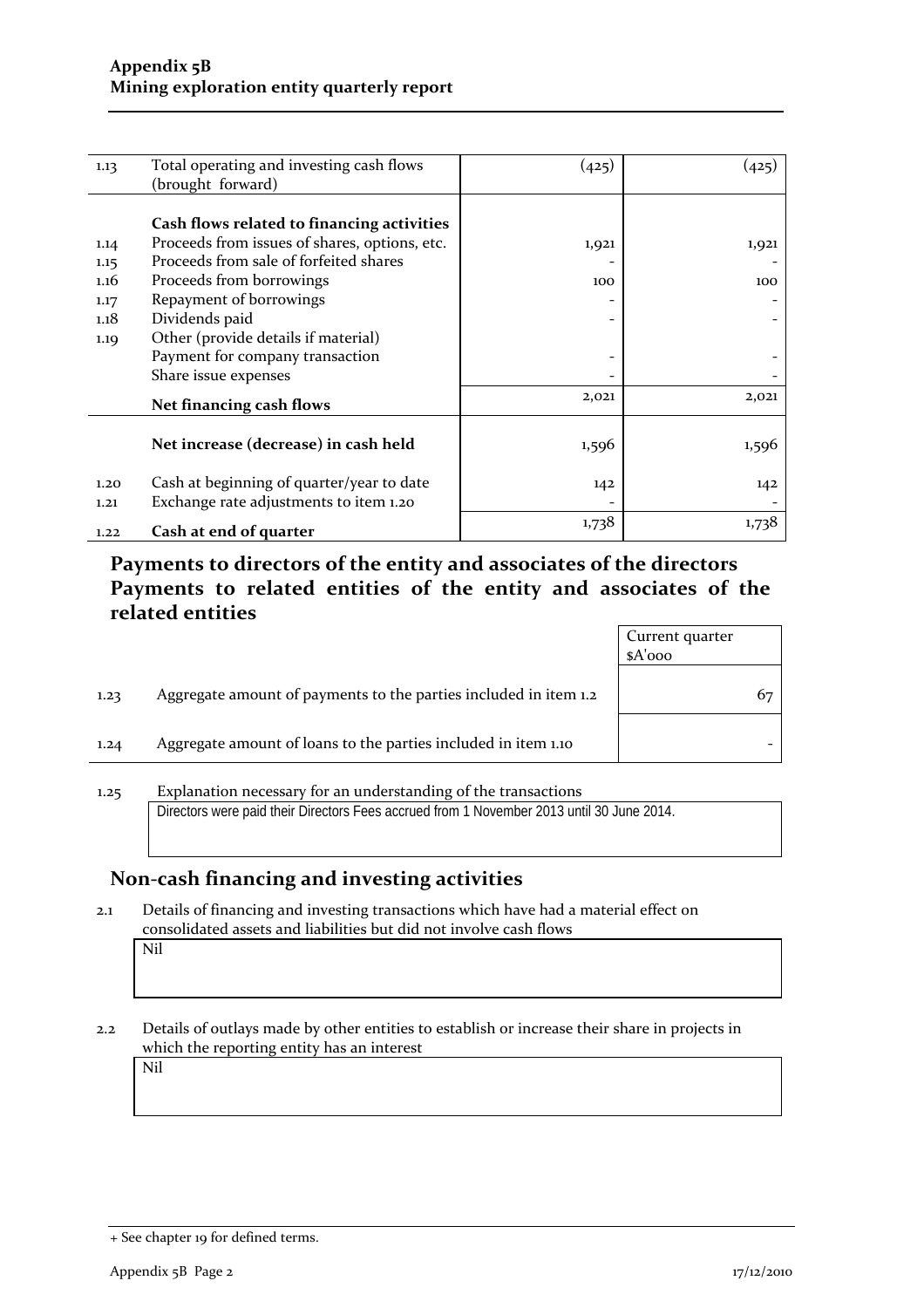$\sim$ 

## **Financing facilities available**

*Add notes as necessary for an understanding of the position.*

|     |                             | Amount available | Amount used |
|-----|-----------------------------|------------------|-------------|
|     |                             | $A'$ 000         | $A'$ 000    |
| 3.1 | Loan facilities             | Nil              | Nil         |
| 3.2 | Credit standby arrangements | Nil              | Nil         |

## **Estimated cash outflows for next quarter**

|     |                            | $A'$ 000 |
|-----|----------------------------|----------|
| 4.1 | Exploration and evaluation | 50       |
| 4.2 | Development                | -        |
| 4.3 | Production                 |          |
| 4.4 | Administration             | 195      |
|     | <b>Total</b>               | 245      |

# **Reconciliation of cash**

| Reconciliation of cash at the end of the quarter (as<br>shown in the consolidated statement of cash flows)<br>to the related items in the accounts is as follows. |                                           | Current quarter<br>$A'$ 000 | Previous quarter<br>$A'$ 000 |
|-------------------------------------------------------------------------------------------------------------------------------------------------------------------|-------------------------------------------|-----------------------------|------------------------------|
| 5.1                                                                                                                                                               | Cash on hand and at bank                  | 44                          |                              |
| 5.2                                                                                                                                                               | Deposits at call                          | 1,694                       | 134                          |
| 5.3                                                                                                                                                               | Bank overdraft                            |                             |                              |
| 5.4                                                                                                                                                               | Other (provide details)                   |                             |                              |
|                                                                                                                                                                   | Total: cash at end of quarter (item 1.22) | 1,738                       | 142                          |

#### **Changes in interests in mining tenements**

|     |                                                                        | Tenement  | Nature of interest | Interest at | Interest at |
|-----|------------------------------------------------------------------------|-----------|--------------------|-------------|-------------|
|     |                                                                        | reference | (note (2))         | beginning   | end of      |
|     |                                                                        |           |                    | of quarter  | quarter     |
| 6.1 | Interests in mining<br>tenements<br>relinquished, reduced<br>or lapsed | Nil       |                    |             |             |
| 6.2 | Interests in mining<br>tenements acquired or<br>increased              | Nil       |                    |             |             |

<sup>+</sup> See chapter 19 for defined terms.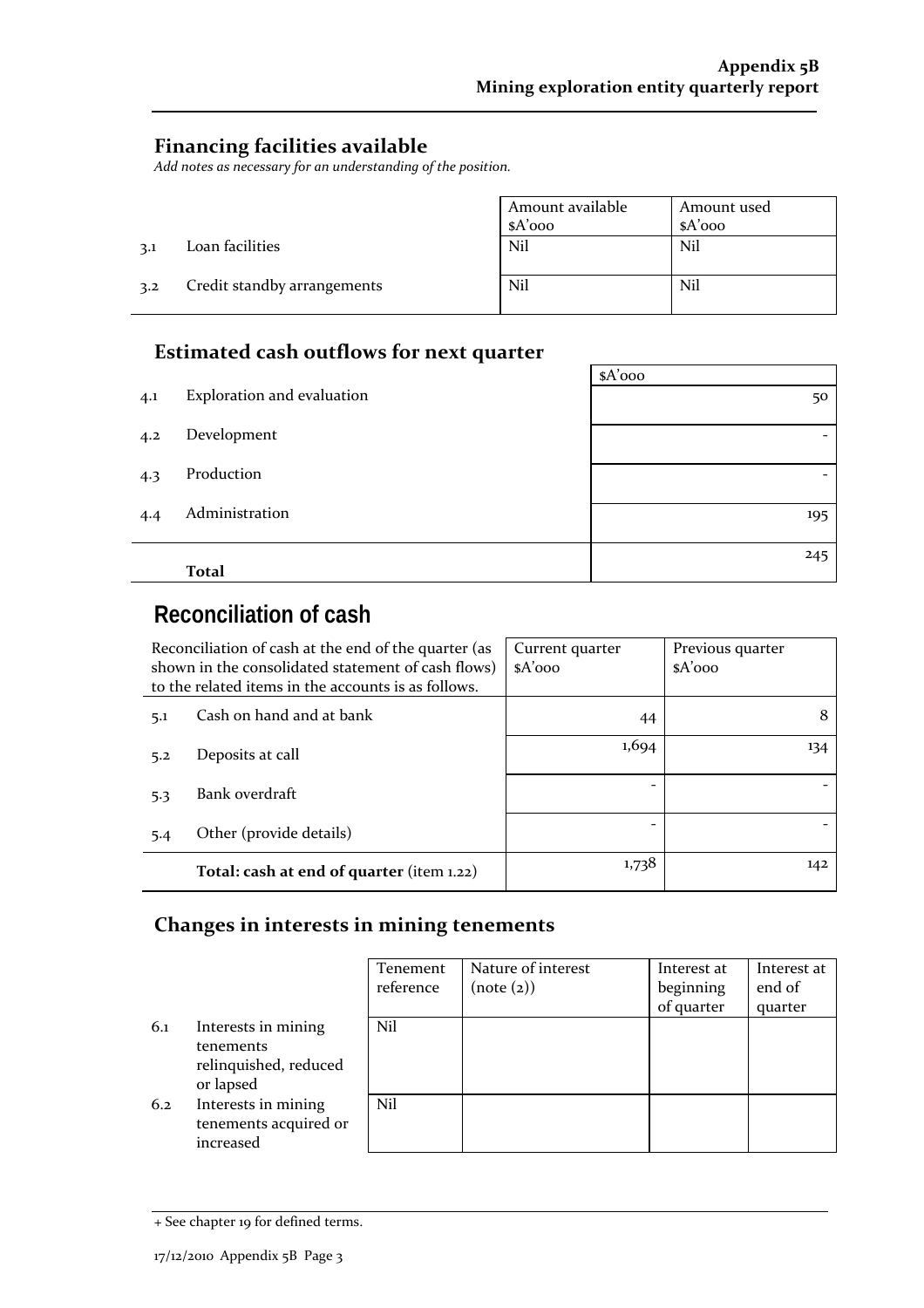#### **Issued and quoted securities at end of current quarter**

*Description includes rate of interest and any redemption or conversion rights together with prices and dates.*

|      |                                                                                                                                           | Total number | Number<br>quoted | Issue price per<br>security (see<br>note 3) (cents) | Amount paid up<br>per security (see<br>note 3) (cents) |
|------|-------------------------------------------------------------------------------------------------------------------------------------------|--------------|------------------|-----------------------------------------------------|--------------------------------------------------------|
| 7.1  | Preference<br><sup>+</sup> securities<br>(description)                                                                                    | N/A          |                  |                                                     |                                                        |
| 7.2  | Changes during<br>quarter<br>(a) Increases<br>through issues<br>(b) Decreases<br>through returns of<br>capital, buy-backs,<br>redemptions |              |                  |                                                     |                                                        |
| 7.3  | +Ordinary<br>securities                                                                                                                   | 982,051,715  | 982,051,715      | Fully paid                                          | Fully paid                                             |
| 7.4  | Changes during<br>quarter<br>(a) Increases<br>through issues<br>(b) Decreases<br>through returns of<br>capital, buy-backs                 | 128,093,700  | 128,093,700      | 1.5 cents                                           | 1.5 cents                                              |
| 7.5  | <sup>+</sup> Convertible debt<br>securities<br>(description)                                                                              | $\bf{1}$     |                  | \$2,000,000                                         | N/A                                                    |
| 7.6  | Changes during<br>quarter<br>(a) Increases<br>through issues<br>(b) Decreases<br>through securities<br>matured, converted                 |              |                  |                                                     |                                                        |
| 7.7  | Options<br>(description and<br>conversion factor)                                                                                         |              |                  | Exercise price                                      | Expiry date                                            |
| 7.8  | Issued during<br>quarter                                                                                                                  |              |                  |                                                     |                                                        |
| 7.9  | <b>Exercised during</b><br>quarter                                                                                                        |              |                  |                                                     |                                                        |
| 7.10 | <b>Expired during</b><br>quarter                                                                                                          |              |                  |                                                     |                                                        |

<sup>+</sup> See chapter 19 for defined terms.